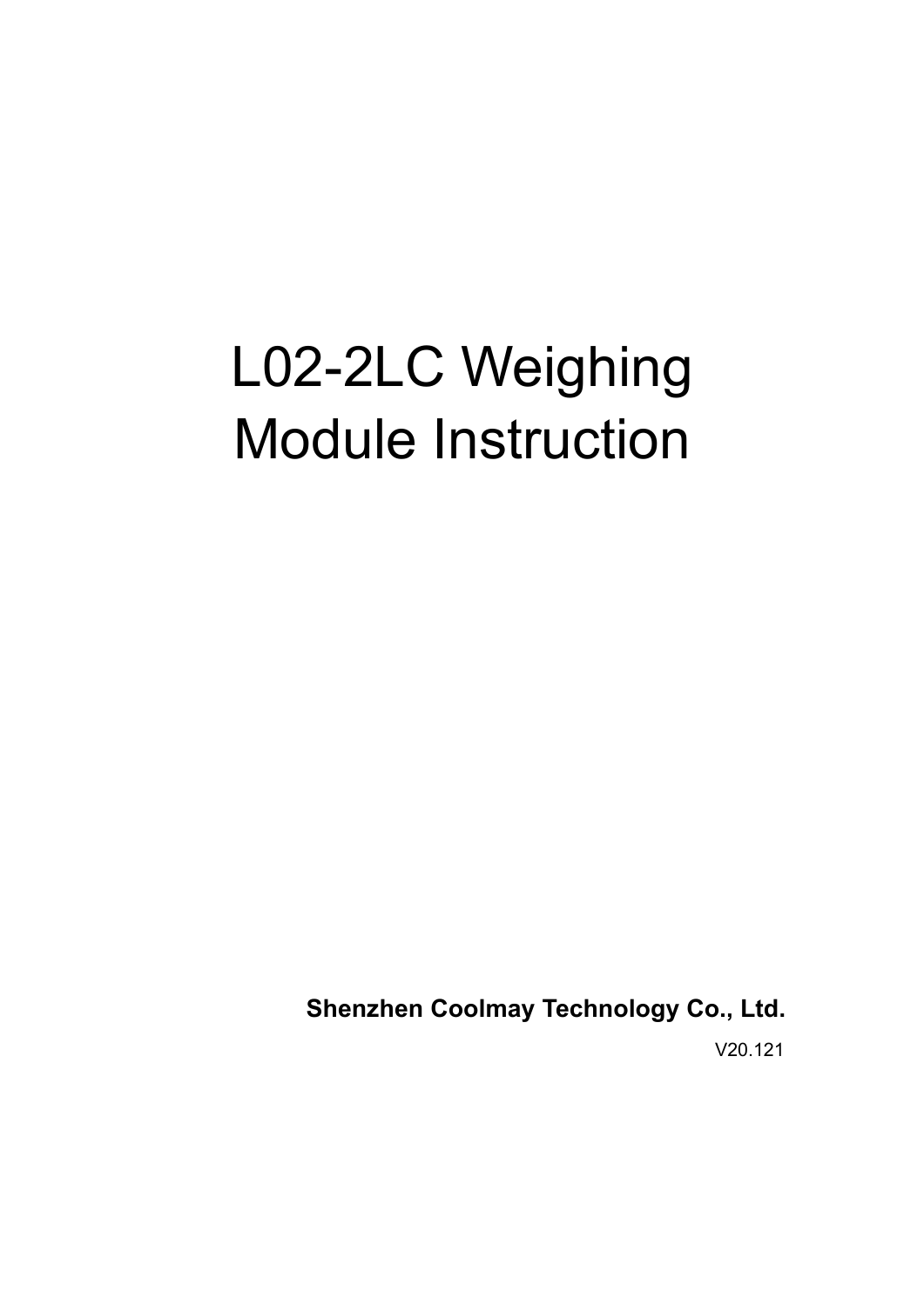

## Catalog

| IV. L02-2LC weighing module parameter setting software7 |  |
|---------------------------------------------------------|--|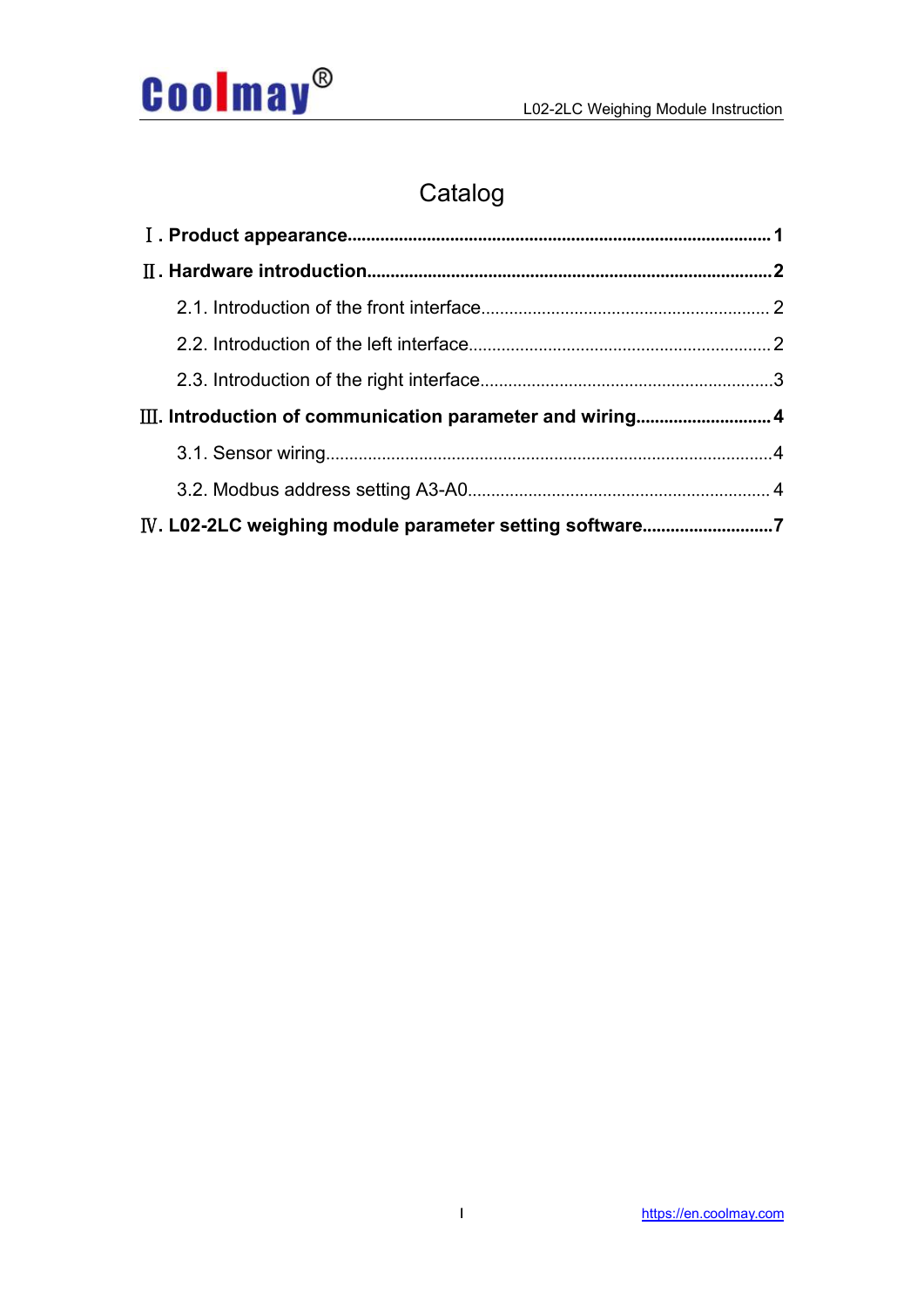

## <span id="page-2-0"></span>Ⅰ**. Product appearance**

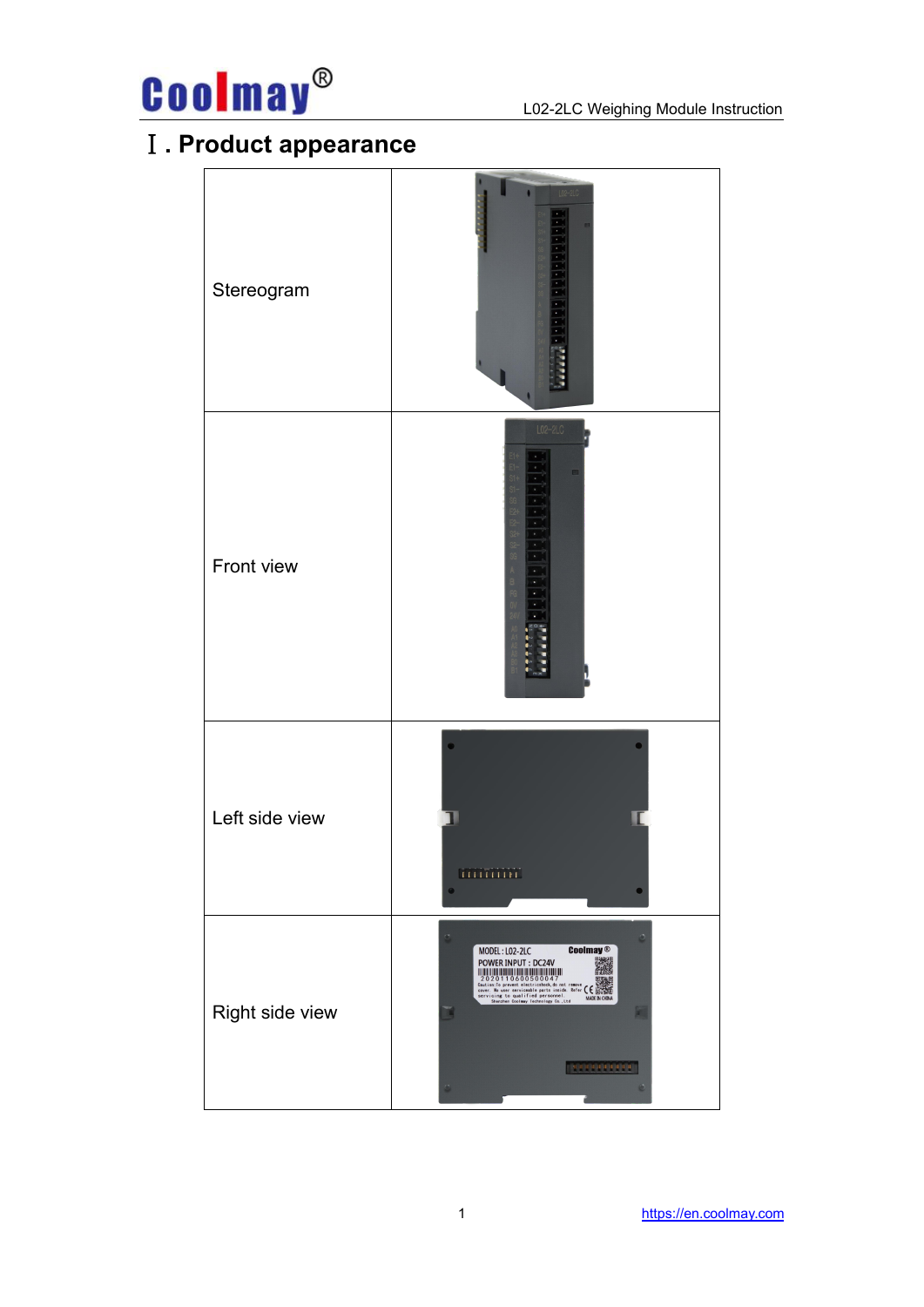

## <span id="page-3-0"></span>Ⅱ**. Hardware introduction**

### <span id="page-3-1"></span>**2.1. Introduction of the front interface**



#### <span id="page-3-2"></span>**2.2. Introduction of the left interface**



When communicating with L02 series products, the left communication interface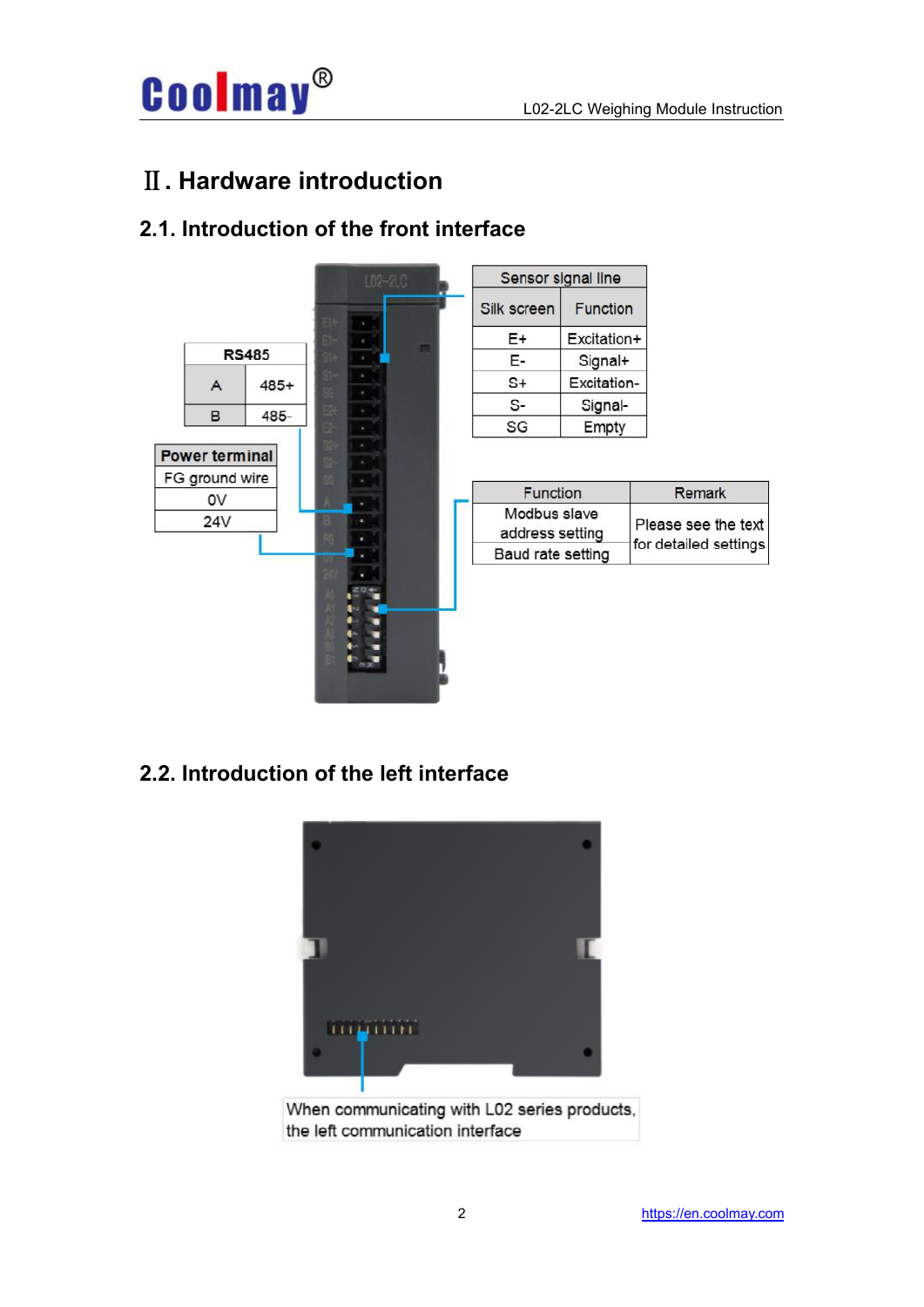

## <span id="page-4-0"></span>**2.3. Introduction of the right interface**



When communicating with L02 series products, the right communication interface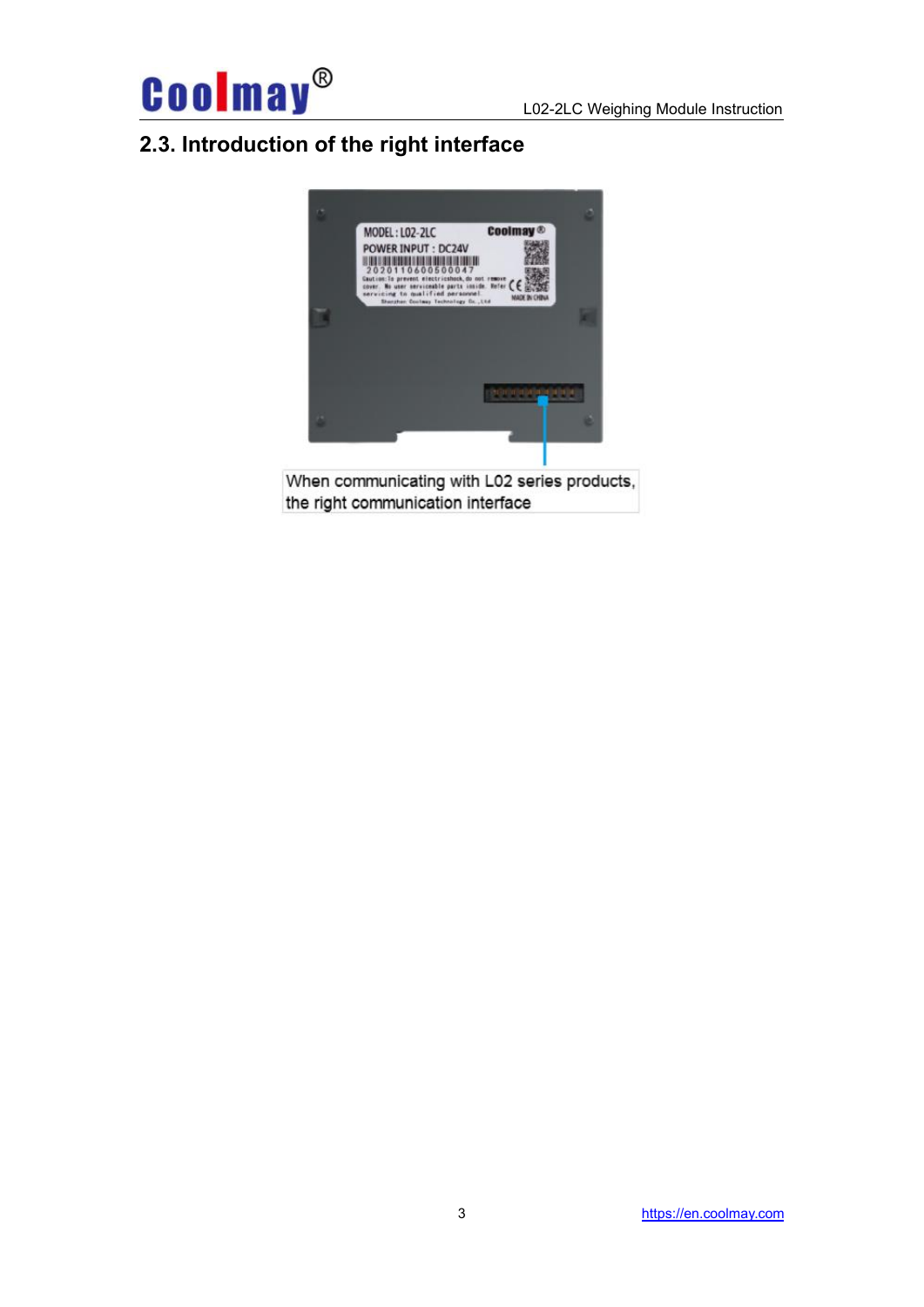<span id="page-5-0"></span>

#### <span id="page-5-1"></span>**3.1. Sensor wiring**

**Coolmay®** 

| Sensor signal line      |             |  |
|-------------------------|-------------|--|
| Silk screen<br>Function |             |  |
| E+                      | Excitation+ |  |
| Е-                      | Signal+     |  |
| $S+$                    | Excitation- |  |
| $S-$                    | Signal-     |  |
| SG                      | Empty       |  |





#### <span id="page-5-2"></span>**3.2. Modbus address setting A3-A0**

This weighing module can be used in two ways, it can be used with the L02 host, or it can be used with other products.

#### **3.2.1. Use with L02 host**

When this weighing module is used with the L02 host, its power cord, 485 communication line, Modbus address and baud rate are all internally powered and communicated with the L02 host. Therefore, the ports whose silk screen is A\B\FG\0V\24V\A0-A3\B0-B1 do not need to be wired.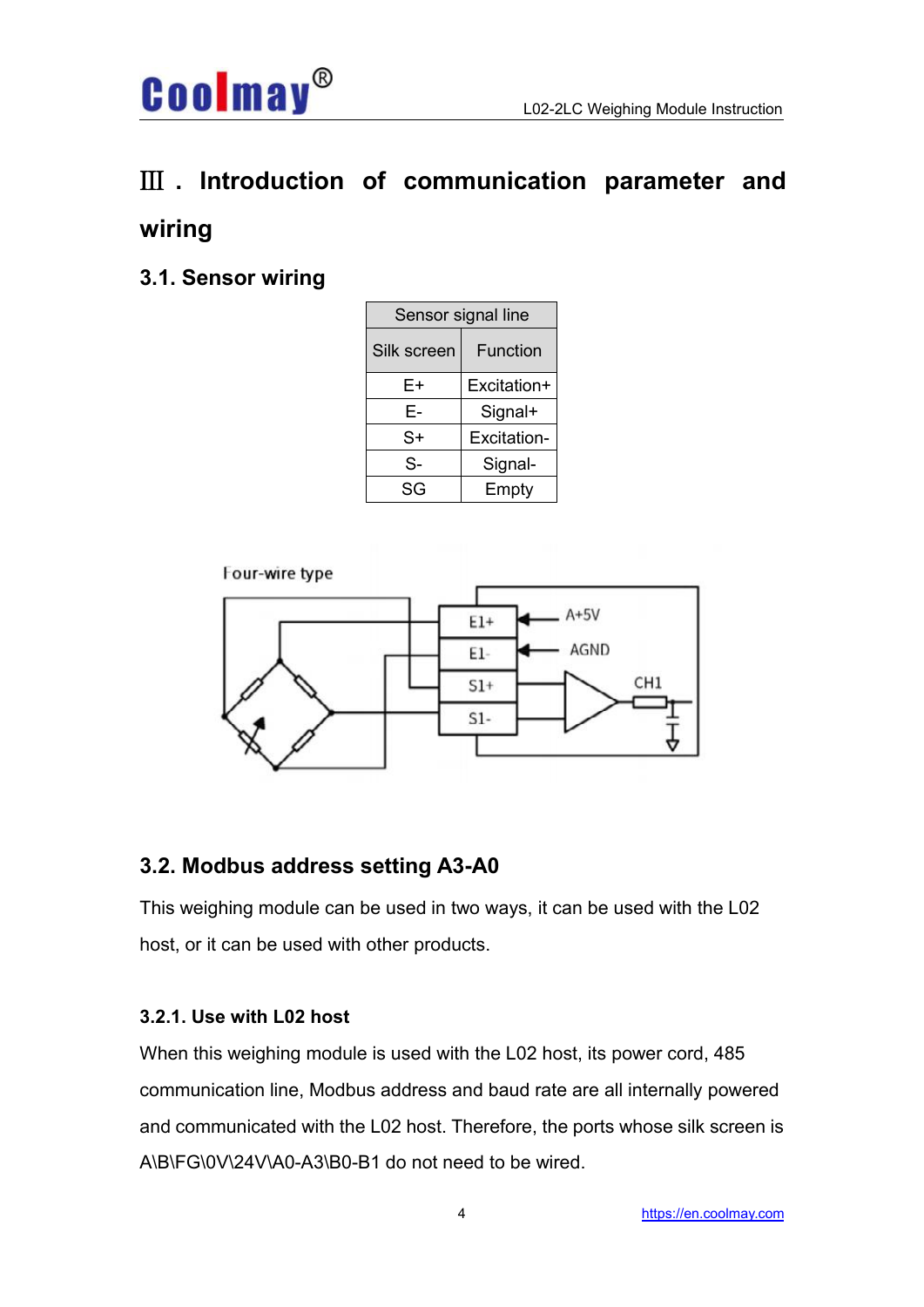

When used with the L02 host, the reading method of the weighing module data is the same as that of the L02 series analog module. The D8055 register self-identifies the number of analog input words (ie the number of analog channels), and the address is automatically assigned in sequence by the L02 host. The read value of the extension register is shown in the table below.

| <b>Number</b>   | <b>Register value</b> |
|-----------------|-----------------------|
| AD <sub>0</sub> | R23700                |
| AD1             | R23701                |
| AD <sub>2</sub> | R23702                |
| AD <sub>3</sub> | R23703                |
| .               | .                     |
| AD49            | R23749                |

**Special attention: The reading of weighing analog input is 32 bits, so each weighing occupies two registers.**

#### **For example:**

If L02M32R+L02-2LC is used, the two input weighing data of L02-2LC will be read in R23700 and R23702.

If L02M32R+L02-4AD+L02-2LC is used, the two input weighing data of L02-2LC will be read in R23704 and R23706.

Before using with the L02 host, you need to use [\[L02-2LC](WeighingModule_L02_2LC) weighing module parameter setting software] to set the module's weighing coefficient. Refer to section IV of this manual for the setting steps of software usage.

#### <span id="page-6-0"></span>**3.2.2. Use with other products through RS-485 communication**

When used with other products, the load cell line, 485 signal line, and 24V power line of this module need external wiring. Modbus address and baud rate need to be set by dial switch. The silk screen explanation of this weighing module is shown in the table below.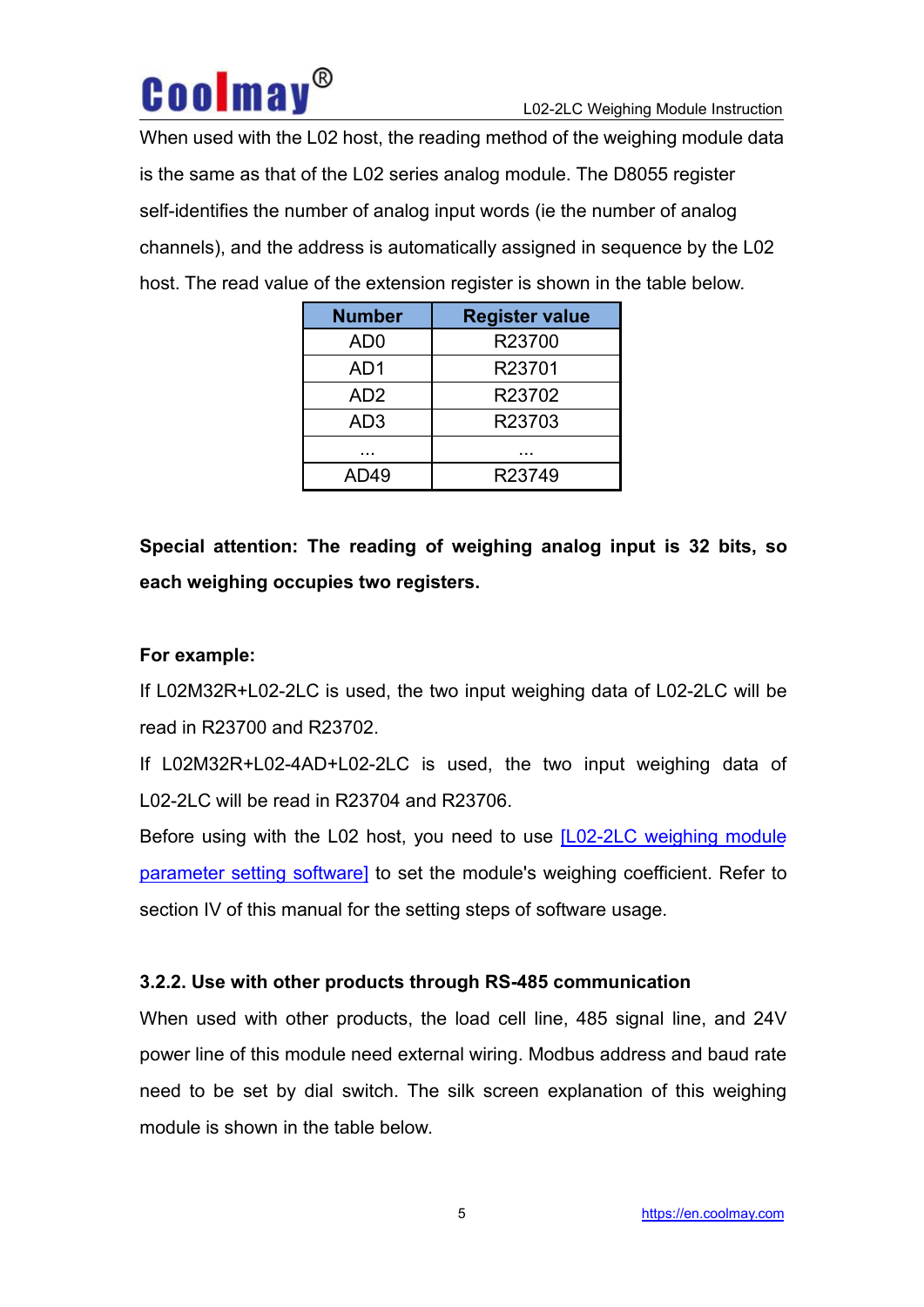|  | <b>Coolmay</b> <sup>®</sup> |
|--|-----------------------------|
|--|-----------------------------|

L02-2LC Weighing Module Instruction

| <b>Silk screen</b> | <b>Function</b>                 | <b>Remark</b>               |  |  |
|--------------------|---------------------------------|-----------------------------|--|--|
| $E1+$              | Excitation+                     |                             |  |  |
| $E1-$              | Excitation-                     | The first weighing sensor   |  |  |
| $S1+$              | Signal+                         | signal line                 |  |  |
| $S1-$              | Signal-                         |                             |  |  |
| SG                 | Shield/Empty                    |                             |  |  |
| $E2+$              | Excitation+                     |                             |  |  |
| $E2-$              | Excitation-                     | The second weighing sensor  |  |  |
| $S2+$              | Signal+                         | signal line                 |  |  |
| S <sub>2</sub>     | Signal-                         |                             |  |  |
| SG                 | Shield/Empty                    |                             |  |  |
| A                  | 485+                            | RS485 communication route   |  |  |
| B                  | 485-                            |                             |  |  |
| <b>FG</b>          | 24V power ground wire, optional |                             |  |  |
| 0 <sub>V</sub>     | 0V power cord                   | DC24V power supply          |  |  |
| 24V                | 24V power cord                  |                             |  |  |
| A <sub>0</sub>     |                                 |                             |  |  |
| A1                 |                                 | See the following table for |  |  |
| A2                 | Modbus address setting switch   | detailed settings           |  |  |
| A3                 |                                 |                             |  |  |
| B <sub>0</sub>     |                                 | See the following table for |  |  |
| <b>B1</b>          | Baud rate setting switch        | detailed settings           |  |  |

Modbus address setting: Dip switch A0-A3 is the address setting dial code, as shown in the table below.

| A3A2A1A0 | Modbus slave address |
|----------|----------------------|
| 0000     | 1                    |
| 0001     | $\overline{2}$       |
| 0010     | 3                    |
| 0011     | 4                    |
| 0100     | 5                    |
| 0101     | 6                    |
| 0110     | 7                    |
| 0111     | 8                    |
| 1000     | 9                    |
| 1001     | 10                   |
| 1010     | 11                   |
| 1011     | 12                   |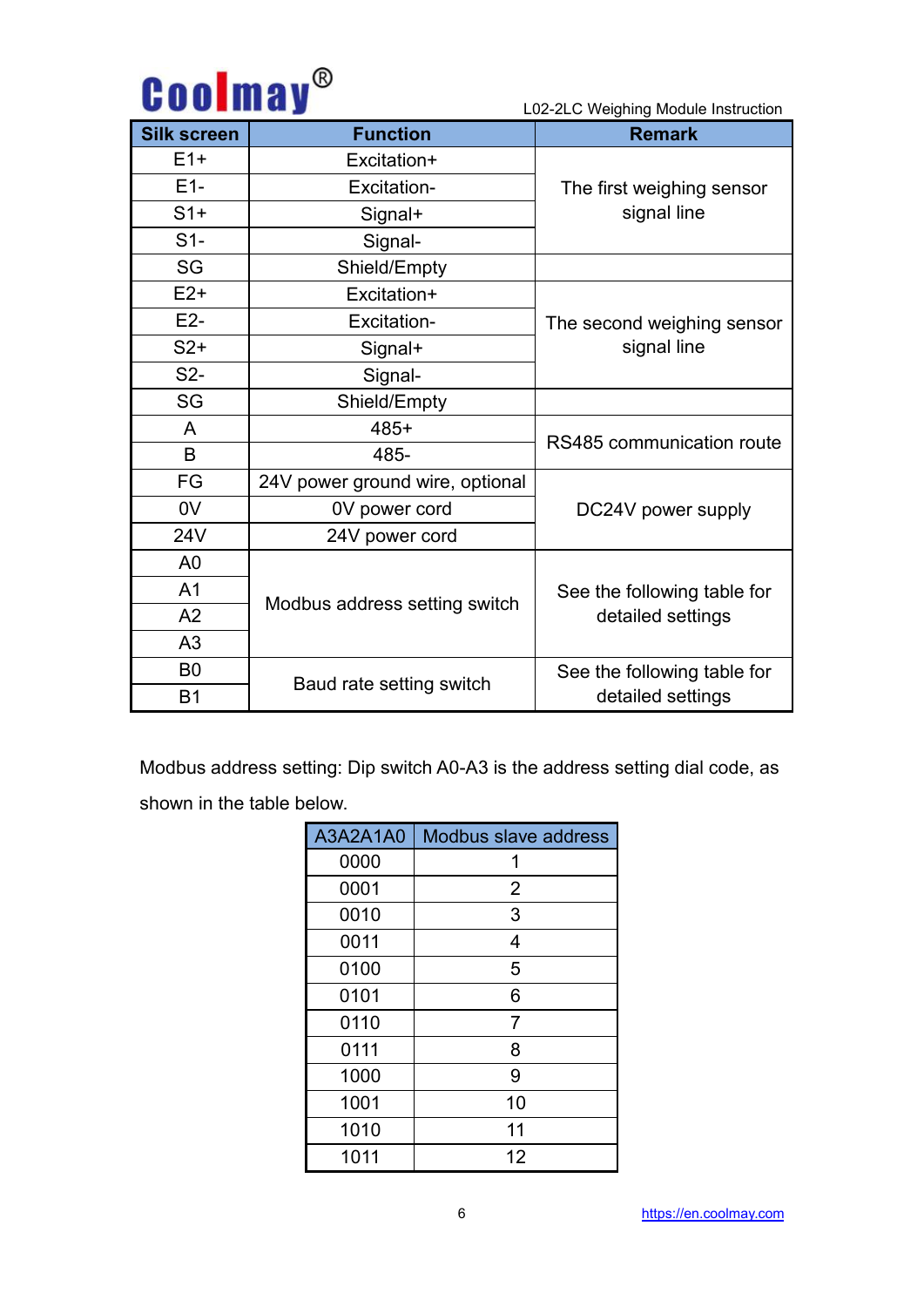## **Coolmay®**

L02-2LC Weighing Module Instruction

| 1100 | 13 |  |
|------|----|--|
| 1101 | 14 |  |
| 1110 | 15 |  |
| 1111 | 16 |  |

Baud rate setting: Dip switch B0-B1 is the baud rate setting dial code, as

| shown in the table below. |             |                  |
|---------------------------|-------------|------------------|
|                           | <b>B1B0</b> | <b>Baud rate</b> |
|                           | 00          | 9600             |
|                           | 01          | 19200            |
|                           | 10          | 38400            |
|                           |             | 115200           |

#### Parameter read

<span id="page-8-0"></span>

| Parameter<br>address | <b>Location</b>  | <b>Function</b><br>description         | <b>Remark</b>       |
|----------------------|------------------|----------------------------------------|---------------------|
| 4x90-91              | First channel    |                                        | Each power-on=0     |
| 4x92-93              | Second channel   | Tare weight (32 bits)                  | Each power-on=0     |
| 4x100                | First channel    |                                        | Power off retention |
| 4x101                | Second channel   | coefficient                            | Power off retention |
| 4x104-105            | First channel    | Zero drift correction                  | Power off retention |
| 4x106-107            | Second channel   | $(32 \text{ bit})$                     | Power off retention |
| 4x110-111            | First channel    |                                        | Power off retention |
| 4x112-113            | Second channel   | Range (32 bits)                        | Power off retention |
| 4x280-281            | First channel    |                                        |                     |
| 4x282-283            | Second channel   | Weight (32 bits)                       |                     |
| 0x303                | First channel    | Mark zero                              | OFF->ON             |
| 0x304                | Second channel   |                                        |                     |
| 0x305                | First channel    |                                        | OFF->ON             |
| 0x306                | Second channel   | Adjust the range                       |                     |
| 0x307                | First channel    | Peeled                                 | OFF->ON             |
| 0x308                | Second channel   |                                        |                     |
| 0X300                | First and second | When OFF->ON, save 4x100-4x107 data to |                     |
|                      | two-channel      | the module                             |                     |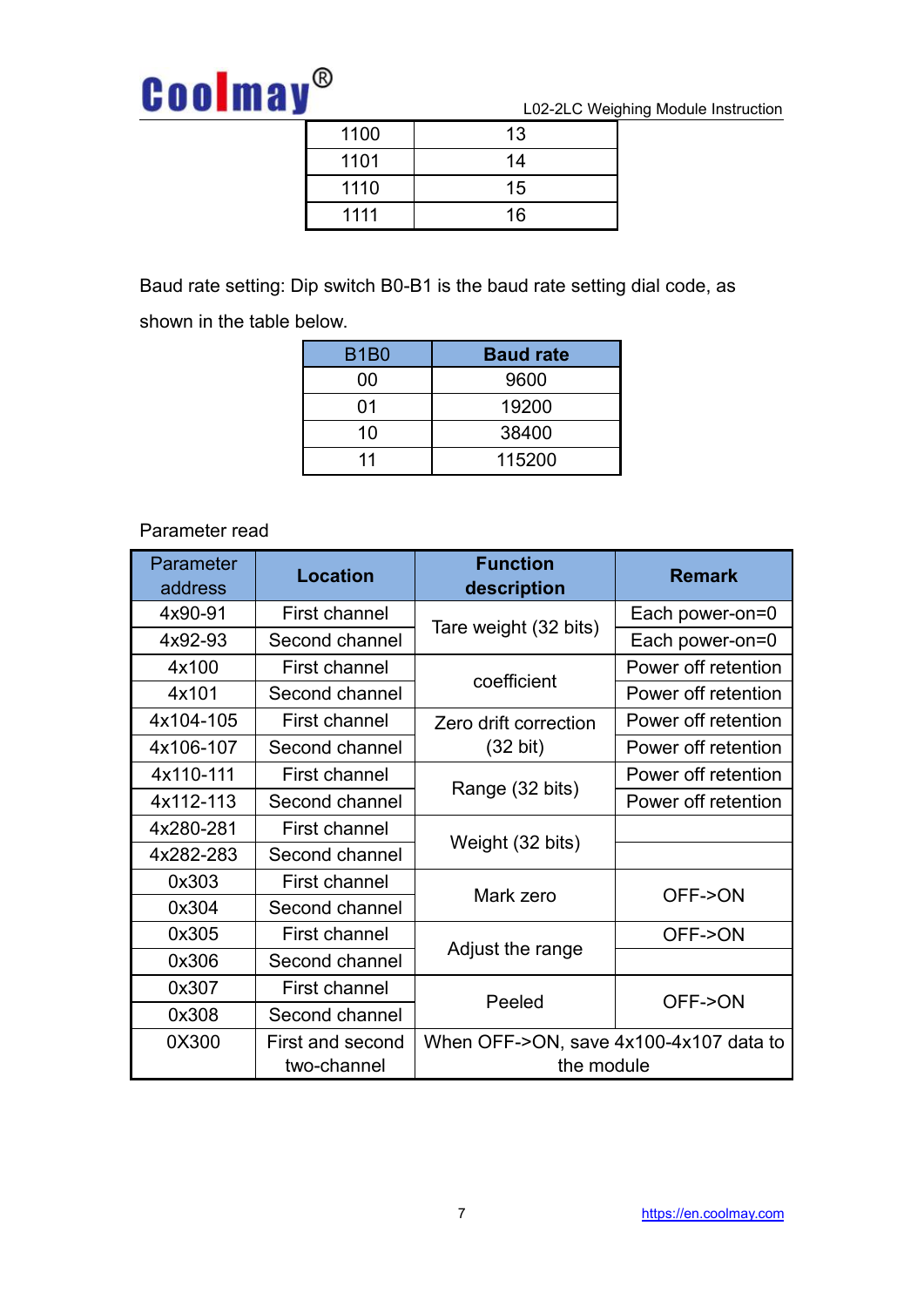

## Ⅳ **. L02-2LC weighing module parameter setting**

### **software**

This setting software is only for weighing coefficient setting, so package installation is not carried out. Double-click to open the executable file  $\frac{R}{20}$  L02-2LC, the setting interface is shown in the figure below:

| Weighing Module L02-2LC Setting                                                                                                                                                                                                                                                             |                      |                                                 |                                |                              |
|---------------------------------------------------------------------------------------------------------------------------------------------------------------------------------------------------------------------------------------------------------------------------------------------|----------------------|-------------------------------------------------|--------------------------------|------------------------------|
| Communication parameters Other parameters                                                                                                                                                                                                                                                   |                      |                                                 |                                |                              |
| Serial port parameters<br>Serial port COM1<br>Baud rate 9600<br>Connect                                                                                                                                                                                                                     | $\blacktriangledown$ | Verify No<br>Data bit $8 - 7$<br>$\blacksquare$ | Stop bit $1 - 8$ Station No. 1 | Default<br>$\blacksquare$    |
| Weighing module parameter setting<br>No. 1 channel                                                                                                                                                                                                                                          |                      |                                                 | No. 2 channel                  |                              |
| Tare:                                                                                                                                                                                                                                                                                       | Set up               | Read module<br>parameters                       | Tare:                          | Set up                       |
| Zero drift :                                                                                                                                                                                                                                                                                | Set up               | Save parameters to<br>the module                | Zero drift :                   | Set up                       |
| Coefficient:<br>Range:                                                                                                                                                                                                                                                                      | Set up<br>Set up     |                                                 | Coefficient:<br>Range:         | Set up<br>Set up             |
|                                                                                                                                                                                                                                                                                             |                      |                                                 |                                |                              |
| Weight reading<br>No. 1 channel                                                                                                                                                                                                                                                             |                      |                                                 | No. 2 channel                  |                              |
| Weight:                                                                                                                                                                                                                                                                                     |                      |                                                 | Weight:                        |                              |
| Adjust<br>Peeled<br>the range                                                                                                                                                                                                                                                               | Set to<br>zero       |                                                 | Adjust<br>Peeled<br>the range  | Set to<br>zero               |
| Calibration instructions:<br>1. The module is successfully connected to the computer through the 485-USB cable.<br>2. Click to zero.<br>3. Place weights (or use objects of known weight).<br>4. Fill the weight of the object into the range and click Set.<br>5 Click to adjust the rence |                      |                                                 |                                | $\blacktriangle$<br>$\equiv$ |

#### Setting steps:

- 1. Connect 2LC to the computer via RS485;
- 2. Connect the signal line of the load cell to the corresponding E+E-S+S- of 2LC;

3. Set the module A3-A0 Modbus slave address and B1B0 baud rate, refer to [chapter](#page-5-2) 3.2 for the introduction of slave address and baud rate;

4. Power on the module;